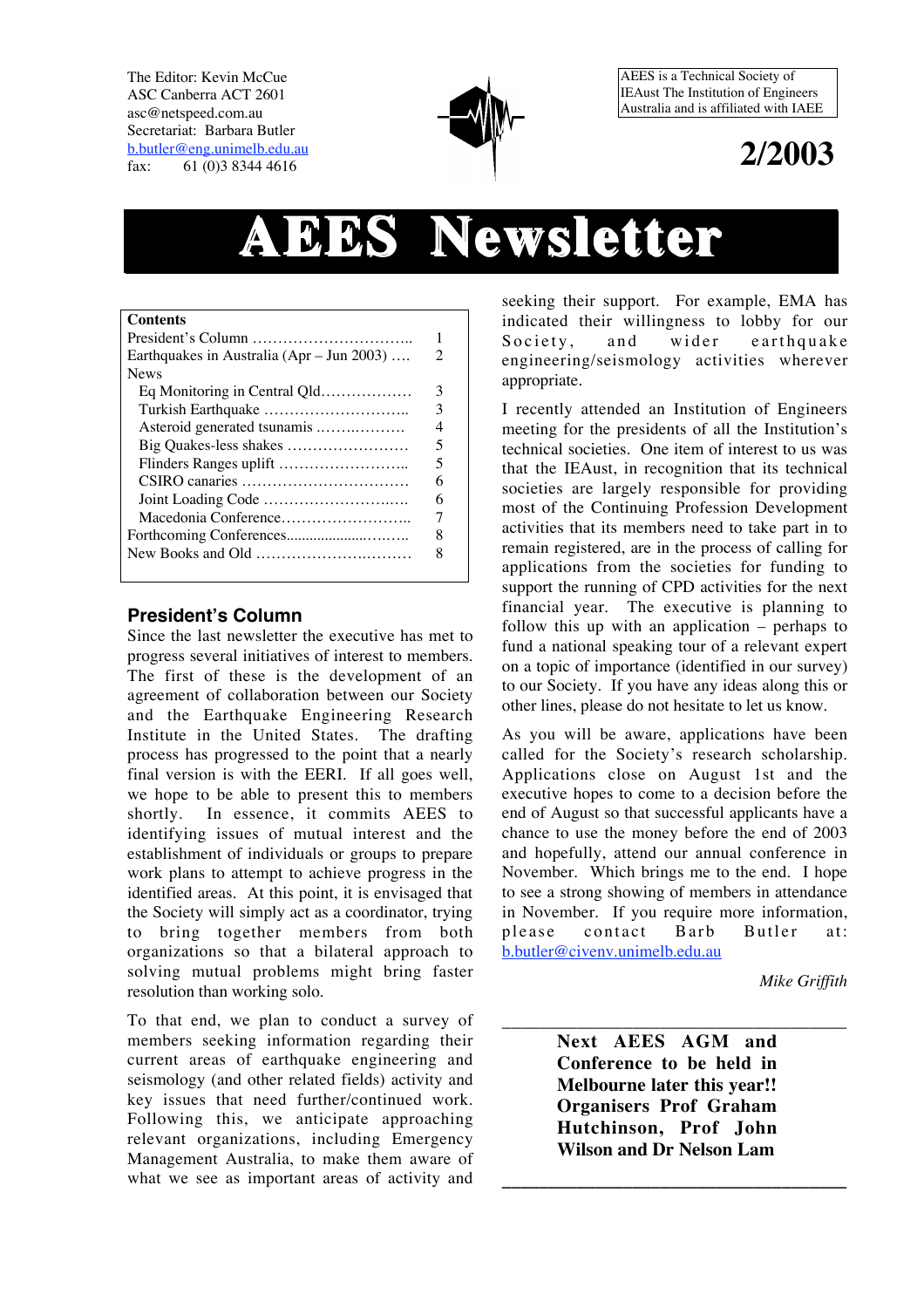#### **AEES Executive**

| President    | Mike Griffith        |
|--------------|----------------------|
| Secretary    | David Love           |
| Treasurer    | Peter McBean         |
| Secretariat: | <b>Barbar Butler</b> |

#### State Representatives:

| Qld        | Russell Cuthbertson |
|------------|---------------------|
| <b>NSW</b> | Michael Neville     |
| ACT        | Gerhard Horoschun   |
| Vic        | John Wilson         |
| Tas        | Vagn Jensen         |
| SA.        | Jim Wilson          |
| W A        | tha                 |
|            |                     |

| Web master        | Vaughan Wesson |  |
|-------------------|----------------|--|
| Newsletter Editor | Kevin McCue    |  |
|                   |                |  |

### **Earthquakes in Australia**

**Apr – Jun 2003**

The following list of earthquakes was compiled and provided by Geoscience Australia with information from ES&S and PIRSA. There were locatable events in every State and Territory, many of them felt though none caused damage. The largest was a magnitude 3.8 earthquake near Oodnadatta SA.

| Date           | Time      | Lat S  | Long<br>Е | М   | Comments                      |
|----------------|-----------|--------|-----------|-----|-------------------------------|
| March          |           |        |           |     |                               |
| 27             | 144001.32 | 33.832 | 133.299   | 3.5 | <b>Gt</b> Australian<br>Bight |
| 27             | 173228.38 | 30.576 | 116.987   | 1.6 | <b>Burakin WA</b>             |
| 29             | 40817.61  | 30.379 | 117.781   | 1.9 | Beacon WA                     |
| 30             | 152430.46 | 21.854 | 129.665   | 2.3 | Lake Mackay NT                |
| April          |           |        |           |     |                               |
| 1              | 63433.98  | 19.759 | 134.738   | 2.1 | <b>Tennant Creek NT</b>       |
| 1              | 193137.01 | 30.578 | 116.986   | 1.8 | <b>Burakin WA</b>             |
| 1              | 194344.77 | 30.571 | 117.006   | 1.8 | <b>Burakin WA</b>             |
| $\overline{4}$ | 336.71    | 30.564 | 117.015   | 2.2 | Burakin WA                    |
| 5              | 191932.61 | 19.66  | 134.149   | 2.5 | Tennant Creek NT.             |
| 6              | 233015.69 | 38.423 | 145.596   | 2.4 | Almurta Vic.                  |
| 7              | 171607.66 | 30.536 | 117.05    | 1.6 | <b>Burakin WA</b>             |
| 8              | 31332.88  | 14.642 | 121.917   | 3.6 | Scott Reef WA                 |
| 10             | 4159.07   | 29.33  | 114.333   | 3.3 | Near Geraldton<br>WA          |
| 10             | 63338.68  | 30.5   | 117.086   | 2.1 | <b>Burakin WA</b>             |
| 10             | 71126.62  | 39.223 | 145.929   | 3.9 | Bass Strait.                  |
| 11             | 442.11    | 30.775 | 117.149   | 1.5 | Cadoux WA                     |
| 13             | 212706.73 | 30.595 | 116.99    | 2.1 | Burakin WA                    |
| 14             | 52858.72  | 30.499 | 117.064   | 1.9 | <b>Burakin WA</b>             |
| 14             | 213552.75 | 38.565 | 146.29    | 2.3 | Boolarra Vic felt             |
|                |           |        |           |     | <b>Budgeree</b>               |
| 15             | 164525.06 | 19.707 | 133.945   | 2.7 | Tennant Creek NT.             |
| 15             | 191619.53 | 31.196 | 118.709   | 2.7 | Westonia WA.<br>Felt          |
| 15             | 202638.59 | 31.17  | 118.75    | 1.5 | Westonia WA.                  |
| 18             | 185133.11 | 38.334 | 146.296   | 1.6 | Boolarra Vic.                 |
| 20             | 100001.82 | 31.576 | 116.876   | 1.6 | Meckering WA.                 |
| 20             | 173811.74 | 33.51  | 117.87    | 1.5 | Dumbleyung WA.                |
| 20             | 183540.58 | 33.523 | 117.966   | 1.5 | SE Dumbleyung                 |
|                |           |        |           |     | WA                            |

| 21             | 11025.74  | 30.835 | 116.353 | 1.5 | <b>Burakin WA</b>            |
|----------------|-----------|--------|---------|-----|------------------------------|
| 21             | 24347.37  | 30.524 | 117.057 | 2.2 | Burakin WA                   |
| 22             | 73902.01  | 38.518 | 146.282 | 3.1 | Boolarra Vic.                |
| 23             | 164005.03 | 30.534 | 117.049 | 1.5 | <b>Burakin WA</b>            |
| 24             | 221546.5  | 38.505 | 146.279 | 3.0 | Boolarra Vic.                |
| 24             | 221821.76 | 38.508 | 146.26  | 2.3 | Boolarra Vic.                |
| 25             | 33806.93  | 32.171 | 138.145 | 2.9 | Hawker SA                    |
| 25             | 210247.67 | 33.199 | 125.63  | 2.6 | Great Australian             |
|                |           |        |         |     | Bight.                       |
| 28             | 205323.94 | 33.3   | 117.508 | 1.9 | Dumbleyung WA                |
|                |           |        |         |     | Felt Wagin                   |
| 29             | 12533.44  | 19.709 | 133.916 | 3.0 | Tennant Creek NT.            |
| 30             | 25552.35  | 25.086 | 111.072 | 3.3 | <b>Indian Ocean</b>          |
| May            |           |        |         |     |                              |
| 1              | 24943.5   | 24.596 | 115.725 |     | 2.6 NE Gascoigne             |
|                |           |        |         |     | Junction WA                  |
| 1              | 225414.45 | 31.05  | 116.611 | 1.8 | Calingiri WA                 |
| $\overline{c}$ | 40258.8   | 31.834 | 116.139 | 1.3 | Mundaring WA.                |
| $\overline{c}$ | 144117.47 | 33.875 | 137.982 | 2.9 | Felt Bute area SA            |
| 3              | 223726.78 | 28.1   | 138.189 | 3.5 | Tirari Desert SA.            |
| 8              | 102841.38 | 30.553 | 117.025 | 1.6 | <b>Burakin WA</b>            |
| 9              | 63846.07  | 36.927 | 145.799 | 2.6 | Bonnie Doon Vic              |
| 11             | 30530.95  | 27.919 | 135.13  | 3.8 | Oodnadatta SA.               |
| 11             | 83437.59  | 29.175 | 114.144 | 2.5 | SW Geraldton WA              |
| 11             | 183036.2  | 30.542 | 117.036 | 3.2 | <b>Burakin WA</b>            |
| 11             | 190539.77 | 30.545 | 117.029 | 2.1 | Burakin WA                   |
| 11             | 213954.1  | 19.92  | 133.862 | 2.0 | Tennant Creek NT.            |
| 16             | 51405.56  | 11.501 | 136.318 | 3.0 | Wessel Is NT.                |
| 17             | 45229.4   | 33.028 | 139.032 | 2.7 | Peterborough SA              |
|                |           |        |         |     | Felt                         |
| 17             | 61452.83  | 30.429 | 117.734 | 1.5 | Beacon WA                    |
| 17             | 65135.4   | 36.208 | 148.416 | 3.0 | Jindabyne NSW                |
|                |           |        |         |     | Felt                         |
| 17             | 192817.05 | 30.546 | 117.04  | 2.3 | Burakin WA Felt              |
| 19             | 163733.2  | 30.549 | 117.026 | 1.5 | Burakin WA                   |
| 20             | 123200.25 | 16.846 | 128.431 | 2.8 | S Kununurra WA               |
| 25             | 222849    | 20.31  | 118.601 | 2.8 | Port Hedland WA              |
| 27             | 102312.36 | 35.191 | 135.606 | 3.2 | SW of Port                   |
|                |           |        |         |     | Lincoln SA                   |
| 28             | 125019.5  | 34.405 | 148.252 |     | 2.6 Young NSW.               |
| 28             | 211006.21 | 19.882 | 134.166 | 2.6 | Tennant Creek NT.            |
| 31             | 31646.26  | 26.122 | 115.589 |     | 3.7 Mt Rebecca WA.           |
| 31             | 230800.78 | 23.415 | 135.158 |     | 2.3 E of Alice Springs       |
| 31             | 234948.23 | 32.957 | 117.125 | 1.7 | NT<br>Near Narrogin          |
|                |           |        |         |     | WA.                          |
| June           |           |        |         |     |                              |
| 1              | 25532.1   | 21.933 | 114.108 |     | 2.7 Exmouth WA.              |
| 1              | 235630.2  | 23.094 | 132.888 | 1.6 | 115km NW Alice               |
|                |           |        |         |     | Springs                      |
| 3              | 121528.3  | 25.203 | 129.829 | 2.5 | Petermann Ranges             |
|                |           |        |         |     | NT                           |
| 4              | 200431.94 | 33.552 | 115.269 |     | 2.7 Busselton WA             |
| 6              | 114028.22 | 22.073 | 126.524 |     | 3.2 Great Sandy              |
|                |           |        |         |     | Desert WA.                   |
| 11             | 15111.97  | 32.314 | 116.802 |     | 2.3 Brookton WA.             |
| 11             | 85429.01  | 32.315 | 116.803 |     | 2.2 Brookton WA.             |
| 12             | 62857.32  | 35.425 | 149.101 | 2.0 | Tuggeranong ACT              |
|                |           |        |         |     | Felt Kambah,                 |
|                |           |        |         |     | Gordon,<br>Calwell, Isabella |
|                |           |        |         |     | Plains, Conder               |
| 12             | 95640.1   | 22.446 | 135.681 | 1.6 | NE Alice Springs             |
|                |           |        |         |     | NT                           |
| 13             | 44553.26  | 13.628 | 128.837 |     | 3.0 Timor Sea                |
|                |           |        |         |     |                              |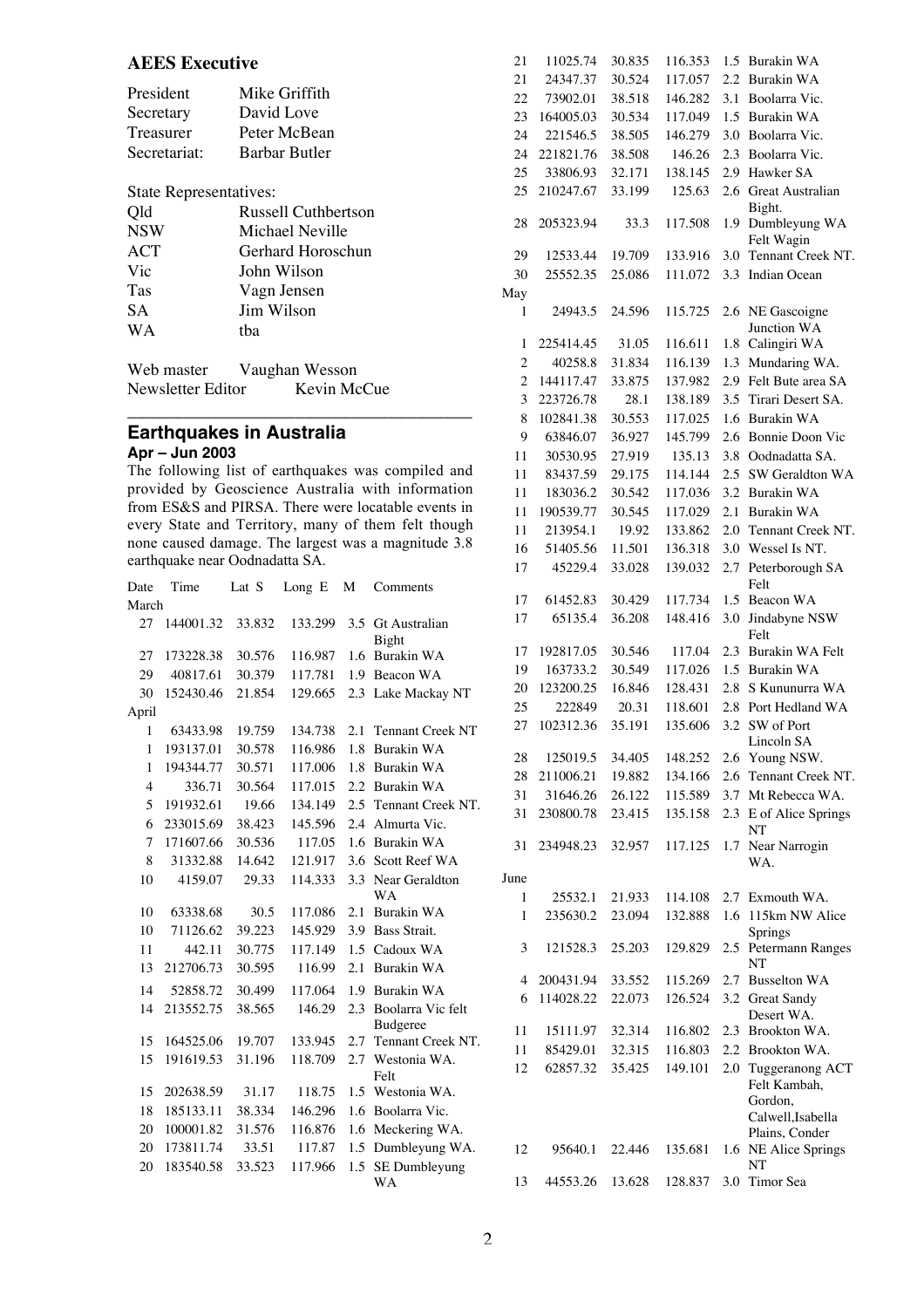|                                          |  | 15 103448.47 31.853 138.393 2.7 Hawker SA         |
|------------------------------------------|--|---------------------------------------------------|
| 16 103240.46 33.476 138.576 2.3 Clare SA |  |                                                   |
|                                          |  | 19 72630.34 25.481 113.192 3.0 E Dirk Hartog      |
|                                          |  | Island WA                                         |
|                                          |  | 20 80652.15 30.573 117.029 2.2 Burakin WA         |
|                                          |  | 21 155110.86 21.144 132.588 3.2 Central Desert NT |
|                                          |  |                                                   |

*The AEES subscription year is the fiscal year. It is expensive to send each member an individual reminder that fees are due so please help us by sending your subscription for 2001/2002 to AEES if you haven't already done so (attn: Barbara Butler, Civil and Environmental Engineering Dept, Melbourne University Parkville Vic 3052) or renew through IEAust's annual subscription system by marking AEES your preferred Society. If you change address or if you know a member who is not receiving the newsletter please advise the Secretary or Barbara.*

\_\_\_\_\_\_\_\_\_\_\_\_\_\_\_\_\_\_\_\_\_\_\_\_\_\_\_\_\_\_\_\_\_\_\_\_\_\_\_\_\_\_\_

#### **News!**

#### **CENTRAL QUEENSLAND SEISMIC RESEARCH GROUP**

As part of Central Queensland University's ongoing identification of research foci undertaken by its staff, the Faculty of Informatics and Communications has established the Central Queensland Seismic Research Group (CQ SRG, pronounced "seek you surge").

AEES members Mike Turnbull and Kevin McCue are in the group. Mike currently heads the group, and Kevin has been recently appointed as Adjunct Professor, Faculty of Informatics and Communications. The third member of the group is John Fichera, a Physics Honours student at CQU.

CQ SRG has a web site at:

http://www.infocom.cqu.edu.au/Research/Researc h\_Groups/COSMRG/.

The goals of CQ SRG are to:

- Establish seismic monitoring stations to detect, quantify and locate earthquakes that occur in the region.
- Perform seismic shaking vulnerability surveys of urbanised centres in the Central Queensland region.
- Develop and improve methods for noninvasive seismic shaking vulnerability surveys.
- Collaborate with other Australian earthquake researchers, State and Federal bodies, to exchange and disseminate data.

CQ SRG has been active in establishing collaborative links with local government councils in the Central Queensland region, including the Bundaberg, Gladstone, Hervey Bay and Rockhampton City Council; the Miriam Vale, Burnett, Kolan Shire Councils; and the North Burnett Regional Council Association. The group continues to inform and educate governments at all levels with respect to seismic hazard and risk in the Central Queensland region.

With the aid of research grants from the Bundaberg City Council, Miriam Vale Shire Council and an ARC Seed Grant, CQ SRG member Mike Turnbull has operated a full time seismic monitoring station in the Kolan Shire for the past four years. Triggered records are available for 2001 through to the present. This data is available on request at no cost. Just send Mike an email at M.Turnbull@cqu.edu.au and he will send you the data on CDs. It is planned to have trigger records of interest available as SUDS file via the CQ SRG web site in the near future.

Seismic shaking vulnerability surveys have been conducted for Bundaberg City, the Eastern Burnett Shire including Bargara, and Hervey Bay City confines. Reports on these surveys, and ArcGis map layers, are available on request.

| Contact:   | Mike Turnbull         |
|------------|-----------------------|
| Telephone: | $(07)$ 41507069       |
| Fax:       | $(07)$ 41507090       |
| Email:     | M.Turnbull@cqu.edu.au |
|            |                       |

Web:

http://www.infocom.cqu.edu.au/Research/Researc h\_Groups/CQSMRG/.

#### **TURKEY DOING IT TOUGH AGAIN!**

Eastern Turkey<br>Date Time Date Time Lat Long Depth 20030501 002704.8 39.008N 40.511E 10G mb 5.8 Ms 6.4 MW 6.4 (GS) 6.4 (HRV). At least 176 people were killed, more than 1000 injured and extensive damage done in the Bingol area. Felt strongly in much of eastern Turkey. Bingol in East Turkey has once again been devastated by a large earthquake on the East Anatolian Fault Zone, This complex zone of plate interaction in a continental environment has a long history of previous earthquakes and at least here one would expect town planners, architects and engineers to insist that the earthquake code be used and be seen to be used.

Following the last destructive earthquake in 1971, buildings were rebuilt to the same design and using materials recovered from the ruins.

Details of the previous earthquake: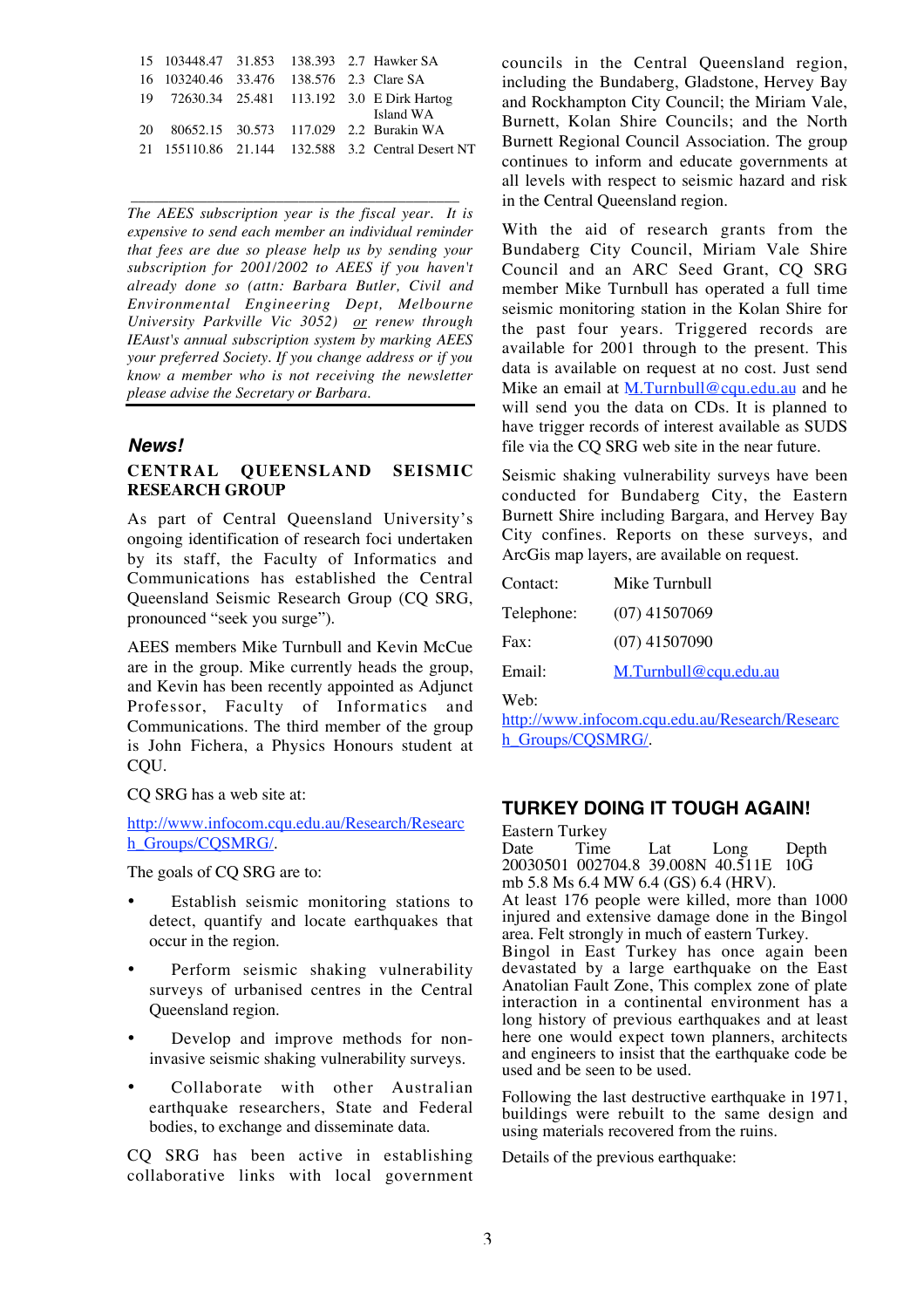Date Time Lat Long Depth 19710522 164359.3 38.855N 40.524E 3

mb: 5.9 Ms 6.7.

Nearly 900 people died in the 1971 earthquake, most of them crushed under collapsed adobe dwellings.

#### H. Jay Melosh

520-621-2806

jmelosh@lpl.arizona.edu

Given all life's worries, new evidence that asteroids smaller than a kilometer in diameter won\_t generate catastrophic tsunamis is welcome news, and not only for

> coast dwellers. It will save taxpayers the cost of financing searches for small Earth-approaching asteroids, a savings of billions of dollars,

(The current NASAfunded effort to search and map truly hazardous Earth-approaching asteroids those one kilometer or larger in diameter is now half done and on track to be finished by the end of the decade, Melosh  $\overline{\text{model}}$ . NASA funds NEAT, LINEAR and the  $\overline{I}$   $I$   $A$   $S$   $p$   $a$   $c$   $e$   $w$   $a$   $t$   $c$   $h$ 

Spacewatch

programs in this effort.) The idea that asteroids as small as 100 meters across pose a serious threat to humanity because they create great, destructive ocean waves, or tsunamis, every few hundred years was suggested in 1993 at a UA-hosted asteroids hazards meeting in

Melosh said.

#### **ACSE ANNUAL SEMINAR Will The Earth Move For You Under The New Earthquake Code? The Assn of Consulting Structural Engineers (ACSE) of NSW invites you to attend their Annual Seminar and Dinner being held on: Date: Thursday, 28 August 2003, 1.00pm – 6.00pm.** Dinner follows. **Venue: Auditorium, Blaxland Conference Centre, Ryde TAFE.** Design loads for earthquake in Australia are presently defined in AS1170 Part 4-1993 "Earthquake Loads". This code is presently in the process of being revised by a jo int Standards Australia/Standards New Zealand Committee BD/6/4. The drafting committee is N ew Zealand based with input from Australian representatives. The intention of the seminar is to examine the implications of the proposed Draft Code for Australian Consulting Engineers. Our Speakers: **Des Bull** is the Director of Technical Services for Holmes Consulting Group, Christchurch, NZ, and an active member of BD/6/4. **Richard Weller** is the Team Leader (Structures) Standards Australia, and responsible for redrafting of AS 1170 Part 4. **Simon Matthews** is a Director, M+G Consulting and has been an active member of Standards Committee BD/6/4. **Rodney Johnston is a** Director of Quasar Management Services and is a specialist in masonry structures. He serves on the Standards Australia Committee responsible for the Masonry Code. **Cost: \$300 includes dinner. Contact:** Rhyl ph: 8437 7268; Fax: 8437 7292; Email: rhyl@acea.com.au

#### **WORRIED ABOUT ASTEROID-OCEAN IMPACTS? DON'T SWEAT THE SMALL STUFF**

From Lori Stiles, UA News Services, 520-621- 1877, March 17, 2003

The idea that even small asteroids can create hazardous tsunamis may at last be pretty well washed up.

Small asteroids do not make great ocean waves that will devastate coastal areas for miles inland, according to both a recently released 1968 U.S. Naval Research report on explosion-generated tsunamis and terrestrial evidence.

University of Arizona planetary scientist H. Jay Melosh is talking about it today at the 34th annual Lunar and Planetary Science Conference in League City, Texas. His talk, "Impact-Generated Tsunamis: an Over-Rated Hazard," is part of the session, "Poking Holes: Terrestrial Impacts."

Contact Information

At that meeting, a distinguished Leiden Observatory astrophysicist named J. Mayo Greenberg, who since has died, countered that people living below sea level in the Netherlands for the past millennium had not experienced such tsunamis every 250 years as the theory predicted, Melosh noted.

Tucson.

But scientists at the time either didn t follow up or they didn't listen, Melosh added.

While on sabbatical in Amsterdam in 1996, Melosh checked with Dutch geologists who had drilled to basement rock in the Rhine River delta, a geologic record of the past 10,000 years. That record shows only one large tsunami at 7,000 years ago, the Dutch scientists said, but it coincides perfectly in time to a giant landslide off the coast of Norway and is not the result of an asteroid-ocean impact.

In addition, Melosh was highly skeptical of estimates that project small asteroids will generate waves that grow to a thousand meters or higher in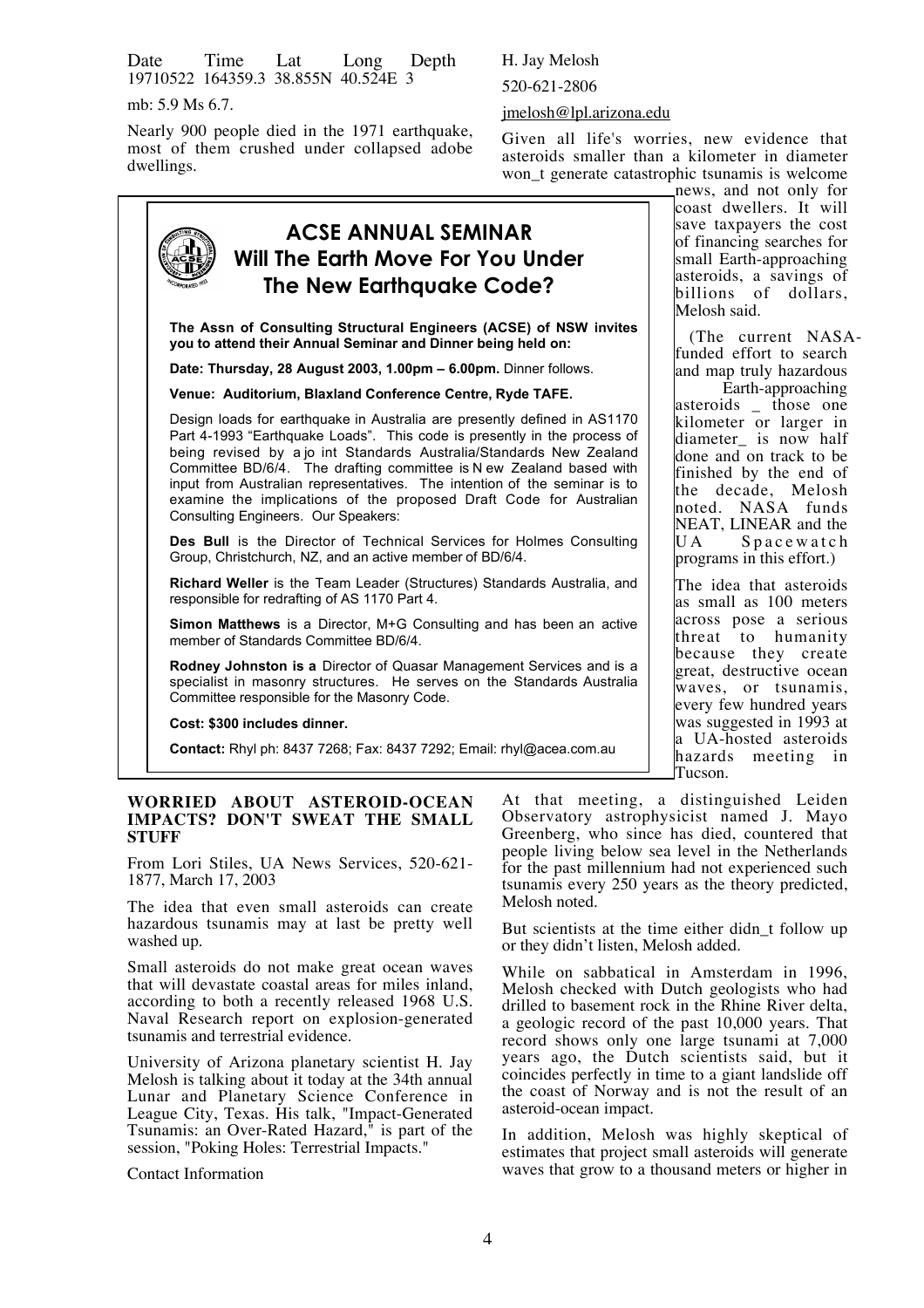a 4,000-meter deep ocean.

Concerned that such doubtful information was \_ and is - being used to justify proposed science projects, Melosh has argued that the hazard of small asteroid-ocean impacts is greatly exaggerated.

Melosh mentioned it at a seminar he gave at the Scripps Institution of Oceanography a few years ago, which is where he met tsunami expert William Van Dorn.

Van Dorn, who lives in San Diego, had been commissioned in 1968 by the U.S. Office of Naval Research t summarize several decades of research into the hazard posed by waves generated by nuclear explosions. The research included 1965-66 experiments that measured wave run-up from blasts of up to 10,000 pounds of TNT in Mono Lake, Calif.

The experiments indeed proved that wave run-up from explosion waves produced either by bombs or bolides (meteors) is much smaller relative to run-up of tsunami waves, Van Dorn said in the report. "As most of the energy is dissipated before the waves reach the shoreline, it is evident that no catastrophe of damage by flooding can result from explosion waves as initially feared," he concluded.

The discovery that explosion waves or large impact-generated waves will break on the outer continental shelf and produce little onshore damage is a phenomenon known in the defense community as the "Van Dorn effect."

But Van Dorn was not authorized to release his 173-page report when he and Melosh met in 1995.

Melosh, UA planetary sciences alumnus Bill Bottke of the Southwest Research Institute and others agreed at a science conference last September that they needed to find the report.

Bottke found the title - "Handbook of Explosion-Generated Water Waves" - in a Google search.

Given a title, UA science librarian Lori Critz then discovered that the report had been published and added to the University California San Diego library collection in March 2002. Bottke also tracked it down, and had the report by the time Melosh requested it by interlibrary loan. Both made several photocopies.

Melosh said, "I since found out it was actually read into the Congressional Record as part of the MX Missile controversy."

Melosh, a professor in the UA planetary sciences department and Lunar and Planetary Laboratory, is well known for his work in theoretical geophysics and planetary surfaces. His principal research interests are impact cratering, planetary tectonics, and the physics of earthquakes and landslides. His recent research has focused on studies of the giant impact origin of the moon, the K/T boundary impact that extinguished the dinosaurs, the ejection of rocks from their parent bodies, and the breakup and collision of comet Shoemaker-Levy 9 with Jupiter. Melosh also is active in astrobiological studies that relate chiefly to the exchange of microorganisms between the terrestrial planets. Melosh earned his doctorate from Caltech in 1973 and joined the UA faculty in 1982. He is on the 12-member science team for Deep Impact, a \$279 million robotic mission that will become the first to penetrate the surface of a comet when it smashes its camera-carrying copper probe into Comet Tempel 1 on July 4, 2005.

Col Lynam provided the previous and next article too!

#### **BIG QUAKES MEAN FAR LESS SHAKES ?** April 2003 Nicola Jones

Big earthquakes may be far less destructive than thought. While an earthquake's score on the Richter scale measures the overall movement of the ground, it is the jittery highfrequency shaking that is most likely to make buildings collapse. Now, data from the bestmeasured quake to date shows that the more the ground moves, the less shaking you get.

The Chi-Chi earthquake that hit Taiwan in 1999 7.6 on the Richter scale - was so big it created cliffs 12 metres high in just seconds, and the ground moved at the highest speeds ever recorded. Yet while the greatest ground displacement along the fault happened in the north, the shaking there was much less severe than in the south.

"People originally thought it might have been something funny with the local geology," says Emily Brodsky, a geophysicist at the University of California Los Angeles. But then the same thing happened during a 7.9 quake in Denali, Alaska in 2002 - massive ground displacement was seen with very little shaking.

Now Brodsky has come up with an explanation. High-frequency shaking occurs when rough spots on the adjoining fault surfaces rub against each other. So Brodsky wondered whether the exceptionally fast plate movement during Chi-Chi was enough to increase the fluid pressure of clay particles and groundwater within the fault. That would push the plates apart, reducing contact between rough spots and limiting the destructive vibrations.

#### *Lubricating effect*

Judging by the slip distances and speeds seen during Chi-Chi, she calculates that the plates could have been pushed between five and eight millimetres apart - enough to significantly reduce friction. The researchers say this lubricating effect should come into play for all quakes greater than 7.0 on the Richter scale.

"I don't know of any other viable explanations," says Paul Somerville, a seismologist with engineering firm URS in Pasadena.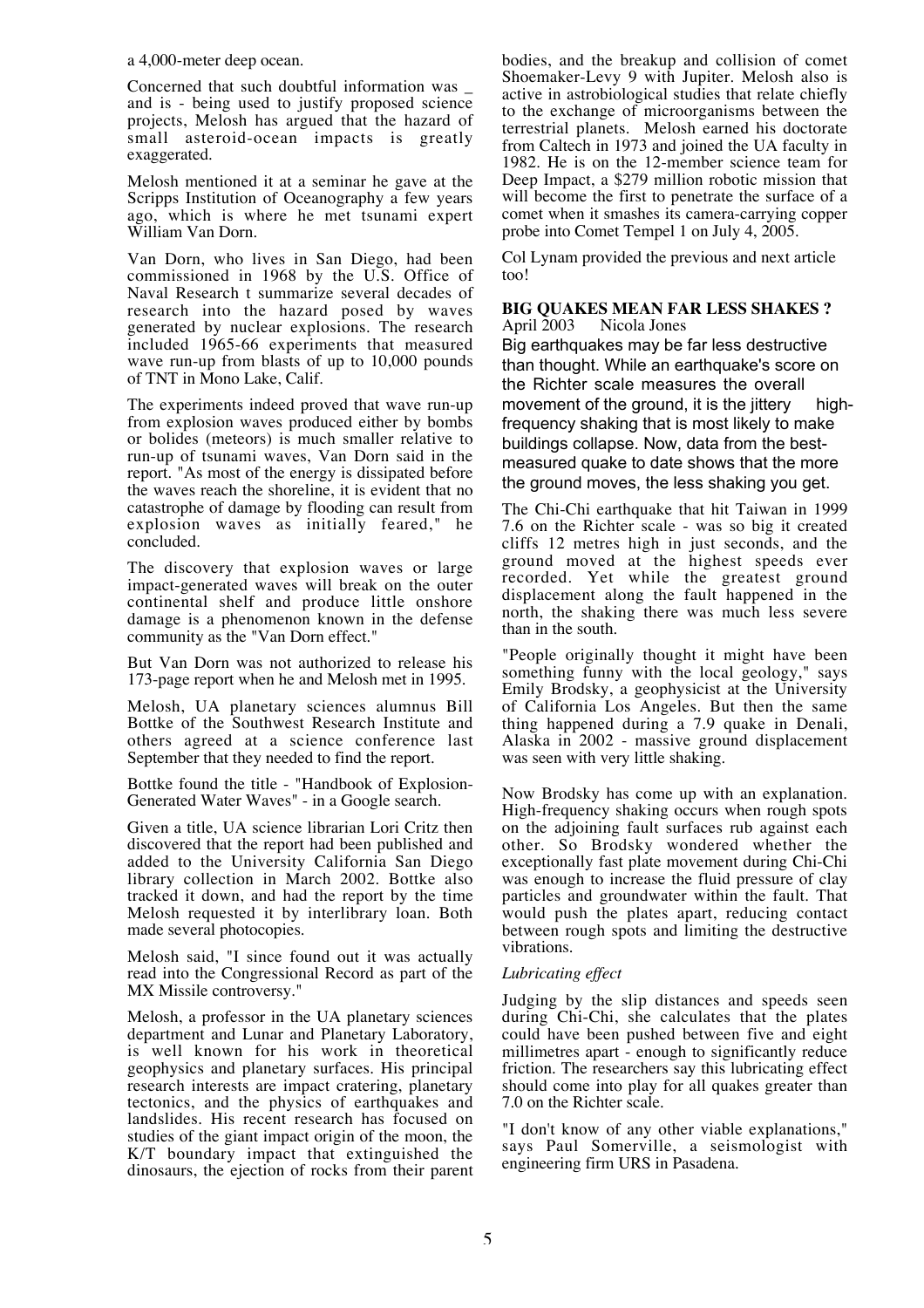He says scientists have not noticed the effect before because of a lack of monitoring networks and because buildings are often so poorly built that they topple even from a small amount of shaking.

Well-constructed buildings should have a surprisingly good chance of making it through a large quake. "That's very good news," says Somerville.

Journal reference: Geophysical Research Letters (vol 30, p 1244)

© Copyright Reed Business Information Ltd.

#### **GEOSCIENCE AUSTRALIA NEWS RELEASE**

#### **ARE THE FLINDERS RANGES MOVING?** Friday 2 May 2003

A five-year Federal Government survey which will provide information to assess the risk of earthquakes in Adelaide and the Flinders Ranges was launched today by the Federal Member for the South Australian electorate of Mayo and Minister for Foreign Affairs, Alexander Downer.

As part of the survey, scientists from Geoscience Australia will be using satellite technology to measure barely detectable rock movement in the Flinders Ranges. This information will help to improve earthquake risk assessment for the Flinders Ranges and Adelaide, which has the highest earthquake risk of all Australian capital cities.

"There have been more moderate-sized earthquakes near Adelaide over the last 50 years than anywhere else in Australia," said Mr Downer. "And as we discovered with the 5.6 earthquake that occurred in Newcastle more than 13 years ago, even earthquakes of a moderate size have the potential to cause significant damage to people and property."

"This collaborative project will enable scientists to measure how much the rocks in the Mt Lofty and Flinders Ranges area are moving today. This movement is so small that we need to use satellite technology to detect it," said Mr Downer.

"Using the Global Positioning System, scientists will place some 48 GPS units at points across the Flinders Ranges, Mount Lofty Ranges and the eastern Eyre Peninsula. By returning to these points and re-locating them using GPS every few years, they will be able to detect any slight movement that has happened over that period, even if it is only a millimetre.

"Scientists will combine information from this project with information from previous earthquakes in the area to improve our assessment of the risk of earthquakes in the Mt Lofty and Flinders Ranges.

"This inaugural survey is of great value and importance to the Adelaide region," said Mr Downer. "It is an essential part of Geoscience Australia's role in hazard assessment and earthquake monitoring across the country."

The project is a collaborative effort between Primary Industries and Resources South Australia (PIRSA), the South Australian Department of Administrative and Information Services (DAIS), the Australian National University (ANU), and the New Zealand Institute of Geological and Nuclear Sciences (IGNS).

For more information please contact: Leharne Fountain, Geoscience Australia 0427 600 261 Samantha Lucia Science Communicator Geoscience Australia Ph: 02 6249 9438 Fax: 02 6249 9990 Email: sam.lucia@ga.gov.au

#### **HIGH-TECH CANARY TO SAVE MINERS' LIVES**

(from Engineering Australia enews 30 May 2003)

CSIRO has developed new technology that can predict a collapse or the release of deadly gases in a mine.

"The technology, which operates remotely, will make mining safer and improve the way mines are designed in the future," said CSIRO research group leader Mark Berry.

The technique, called microseismic analysis, centres on the fine measurement of seismic waves generated in rock under stress from mining. Seismic waves are detected by arrays of geophones, devices with a wire coil inside a magnetic field. The waves cause the coil to move in the field, generating a voltage. Signals from the geophones pass via cable to CSIRO's data acquisition system, where they are amplified and recorded.

The technique has been trialled at 15 underground coal mines in Queensland, New South Wales and China. Industry collaborators on the project included the Australian Coal Association Research Program, Southern Colliery, Moranbah North Mine and South Blackwater, all in Queensland, and Dartbrook Mine in the Hunter Valley, NSW.

#### **The Joint Australian/NZ Loading Code**

#### **AS/NZS 1170 Structural Design Actions - Part 4 Earthquake Actions**

The comment period for the "road test" draft of the earthquake standard was extended to 15 May at the request of SESOC. There has also been a delay in arranging Andrew King's continued chairing of the committee following his change of employers from BRANZ to IGNS.

The issues raised in the comments received are significant and will require further work by the committee to resolve. The re-drafting group will be reconvened to provide a response to the comments received and carry out any necessary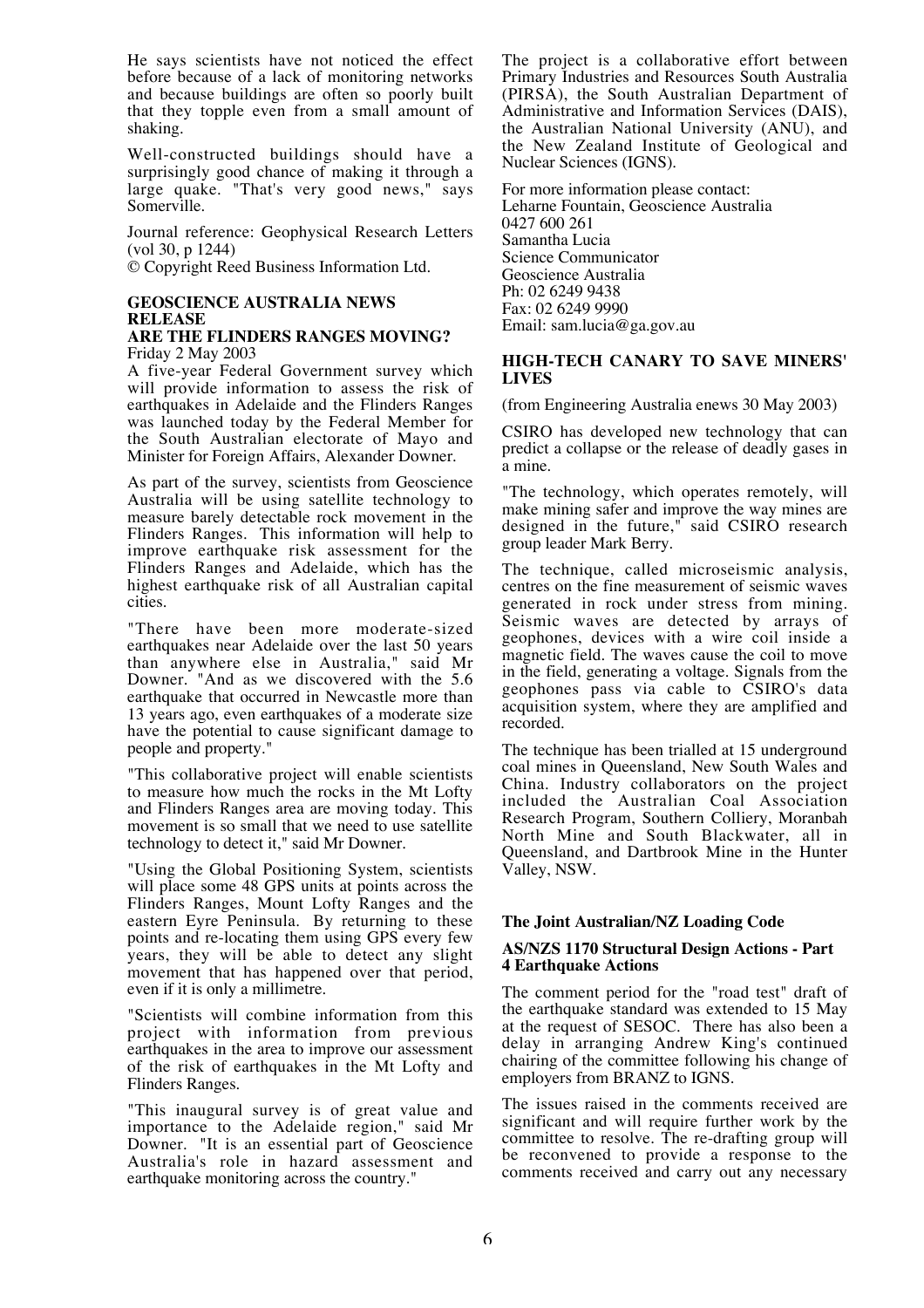drafting. The re-drafting group were Andrew King, Rob Jury, Arthur O'Leary, Des Bull, Bob Potter and Graeme McVerry.

Following this meeting any necessary further drafting will be completed. A ballot draft will then be prepared for the sign off by the committee prior to publication. There is an urgent need for this standard to be completed for New Zealand users and any further material that may arise from the Australia WG 20 work may need to be incorporated as amendment 1 if it cannot be completed and agreed soon.

WG20 will meet in Melbourne, tentatively 29 July 2003, following the road test of the draft Part 4 (version 8) there has been some further drafting in response to comment received. A final meeting is required to sign it off so that it can be balloted by BD6.

There is considerable continuing concern over the effect it will have when published

(Extracted from letters from Ian Brewer, Standards NZ and Richard Weller, Standards Australia).

#### **EARTHQUAKE ENGINEERING CONFERENCE – SKOPJE MACEDONIA**

It has been nearly 40 years since the last strong earthquake struck Skopje on July 26, 1963. The earthquake caused a tremendous loss of human life and property. The earthquake has been the subject of many scientific, technological, political conferences and a good lesson for all engineers, scientists, planners, and people working in crisis management and humanitarian organizations.

The earthquake struck Skopje on July 26, 1963 at 5:17 am local time, The main characteristics of this earthquake were: magnitude  $M = 6.1$ ; intensity in the epicentral area IX MCS; hypocentral depth 5.0 km. The epicentral area was the central zone of Skopje. The tremendous amount of energy released, the shallow hypocentre of the earthquake, and the inadequate construction practiced during the pre-earthquake period were the three major reasons for the serious damage caused to almost all types of structures.

The Skopje earthquake of 1963 was the first strong urban earthquake in Europe. It aroused great interest among the political world, the humanitarian organizations and the scientific community. Immediately after the earthquake and until 1965, Skopje was visited by a large number of statesmen, cultural and state representatives, scientists and humanitarians, who tried to contribute to the faster reduction of the earthquake consequences. Skopje became a city of world solidarity, and also a city for drawing valuable experience. The Skopje earthquake was the reason for the passing of the first codes for aseismic design in many countries, including former Yugoslavia. It was also the reason for the establishment of the European Association of Earthquake Engineering.

The valuable experience from the earthquake including the rescue of the population, the organization of the city after the earthquake, the construction and reconstruction of the city was transferred to many countries in the world for the purpose of improving the preparedness of communities to respond efficiently to possible future natural disasters.

During the catastrophic Skopje earthquake, more than 1000 people were killed and several thousands injured. Many buildings collapsed or were seriously damaged. The catastrophe was estimated as the worst in the wider region for a long period of time. People were shocked by this calamity that took place so suddenly. However, thanks to domestic and international post-disaster actions, Skopje was soon revived and successfully rebuilt. The organized and synchronized postearthquake activities in the Skopje case have been recognized internationally as a pioneering example. The citizens of Skopje will always remember and be grateful for the extended international solidarity.

AEES member Dr Sinadinovski from Geoscience Australia will be presenting a paper comparing the effects of the same-magnitude 1963 Skopje and 1979 Cadoux WA earthquakes.



**Figure 1** Shaking table test of a 5 storey steel frame model Isolated by GERB Vibration Isolation Elements at IZIIS Macedonia (joint program with GERB Germany.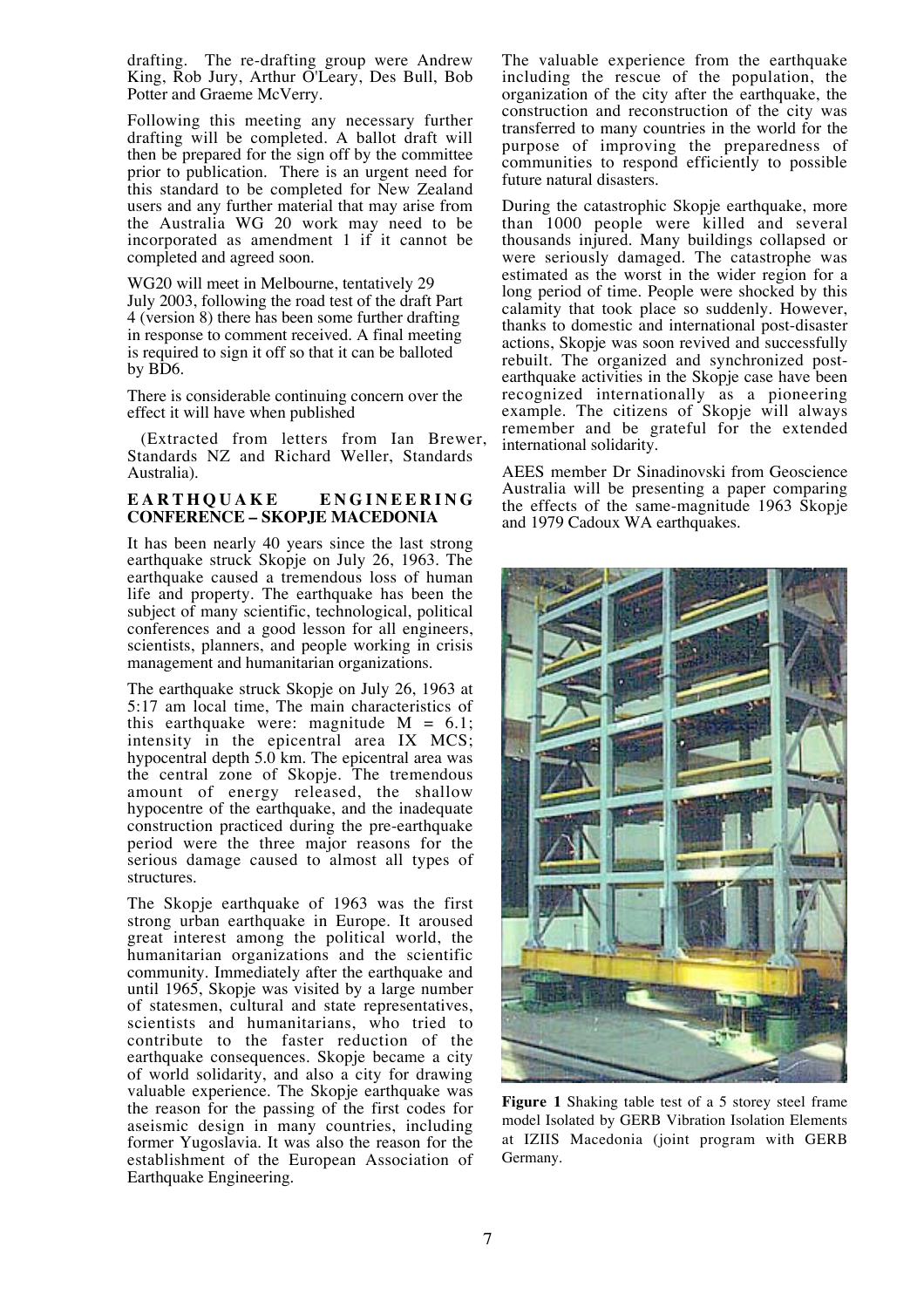

**Figure 2** Modelling of Mixed Reinforced Concrete Masonry Buildings at IZIIS Macedonia (joint program with Istituto di Tecnica Delle Costrucioni, Universita di Bologna, Italy

#### **\_\_\_\_\_\_\_\_\_\_\_\_\_\_\_\_\_\_\_\_\_\_\_\_\_\_\_\_\_\_\_\_\_\_\_\_\_ The Australian Earthquake Engineering Society email list Operated by ES&S Seismology Research Centre, Melbourne.**

#### **The Society website/email list**

Dear AEES Members,

The AEES web site is at www.aees.org.au. Any contribution from you on the following topics is most welcome

- details of interesting recent publications
- significant research projects in earthquake engineering (in Australia?)
- links to other relevant Web sites

Please send me your contributions/suggestions via email.

The AEES email list is operated by the Seismology Research Centre, Melbourne. If you would like to register please notify me at vaughan@seis.com.au

\_\_\_\_\_\_\_\_\_\_\_\_\_\_\_\_\_\_\_\_\_\_\_\_\_\_\_\_\_\_\_\_\_\_\_\_\_

Vaughan Wesson

#### **FORTHCOMING CONFERENCES**

17 - 19 Aug 2003 Catastrophic Risks and Insurability. Aon Re Hazards Conference. Surfers Paradise Marriott Resort, Gold Coast, Qld.

28 Aug 2003 ACSE Conference Sydney (see ad this Newsletter.

?? November 2003 AEES Annual Conference, Melbourne University.

**8-12 December 2003 AGU FALL MEETING** San Francisco.

8-13 February 2004 1  $7<sup>th</sup>$  Australia Geological Convention Wrest Point Convention Centre, Hobart Tasmania.

#### **16 - 20 August 2004 Western Pacific Meeting**

The 2004 Western Pacific Geophysics Meeting will take place in Hawaii. The session proposal deadline is 6 November 2003. More information will be available on the AGU web site in the next

#### few weeks. www.17thagc.gsa.org.au

1 - 6 Aug 2004 13 WCEE Vanvouver Canada. Hosted by the Canadian Association for Earthquake Engineering (Chair Don Anderson).

#### www.13WCEE.com

18-20 October 2004 4th International Conference on Dam Engineering Nanjing, China.

#### **NEW BOOKS (& OLD) / REPORTS**

Series: Developments in Volcanology<br>Title: Introduction to Volcanic Seism Title: Introduction to Volcanic Seismology<br>By: V. Zobin, Observatorio Vulcanologico V. Zobin, Observatorio Vulcanologico, Universidad de Colima, Mexico Imprint: ELSEVIER, June 2003 Prices: 0-444-51340-X Hardbound EUR 115.00, USD 115.00 Website: http://www.elsevier.com/locate/isbn/0-  $444 - 51340 - X$ 

 $\frac{1}{2}$  ,  $\frac{1}{2}$  ,  $\frac{1}{2}$  ,  $\frac{1}{2}$  ,  $\frac{1}{2}$  ,  $\frac{1}{2}$  ,  $\frac{1}{2}$  ,  $\frac{1}{2}$  ,  $\frac{1}{2}$  ,  $\frac{1}{2}$  ,  $\frac{1}{2}$  ,  $\frac{1}{2}$  ,  $\frac{1}{2}$  ,  $\frac{1}{2}$  ,  $\frac{1}{2}$  ,  $\frac{1}{2}$  ,  $\frac{1}{2}$  ,  $\frac{1}{2}$  ,  $\frac{1$ 

#### www.mup.com.au/e-showcase/

International Handbook of Earthquake and Engineering Seismology (Part A) 2002 Eds Lee, Kanamori, Jennings and Kisslinger. Academic Press.

Soft Plate and Impact Tectonics 2002 Antonio Ribeiro, Springer-Verlag Berlin.

\_\_\_\_\_\_\_\_\_\_\_\_\_\_\_\_\_\_\_\_\_\_\_\_\_\_\_\_\_\_\_\_\_\_\_\_\_\_\_\_\_\_\_\_

#### **REVIEW:**

#### INTERNATIONAL HANDBOOK OF EARTHQUAKE AND ENGINEERING SEISMOLOGY PART A

Eds William H. K. Lee, Hiroo Kanamori, Paul C. Jenningsand Carl Kisslinger, 2002, 933 pp Academic Press, An imprint of Elsevier ISBN

0-12-440652-X, Science & Technology Division, Elsevier Australia Pty Ltd,

Email: service@elsevier.com.au,

Website: www.elsevierscience.com.au

The four editors of this large, impressive handbook are all US based but with 81 contributors, 42 of them from the USA, the international in the title is not a complete contradiction. The more telling demographic statistic for us is that only one of the authors hails from the southern hemisphere.

The handbook includes paleoseismology, historical and observational seismology, Earth structure and theoretical seismology. Other topics in the handbook include plate tectonics, tsunamis, volcanoes, nuclear tests and the physics of earthquakes including attenuation. Various authors discuss many of the contentious issues such as whether the strength on faults is high or